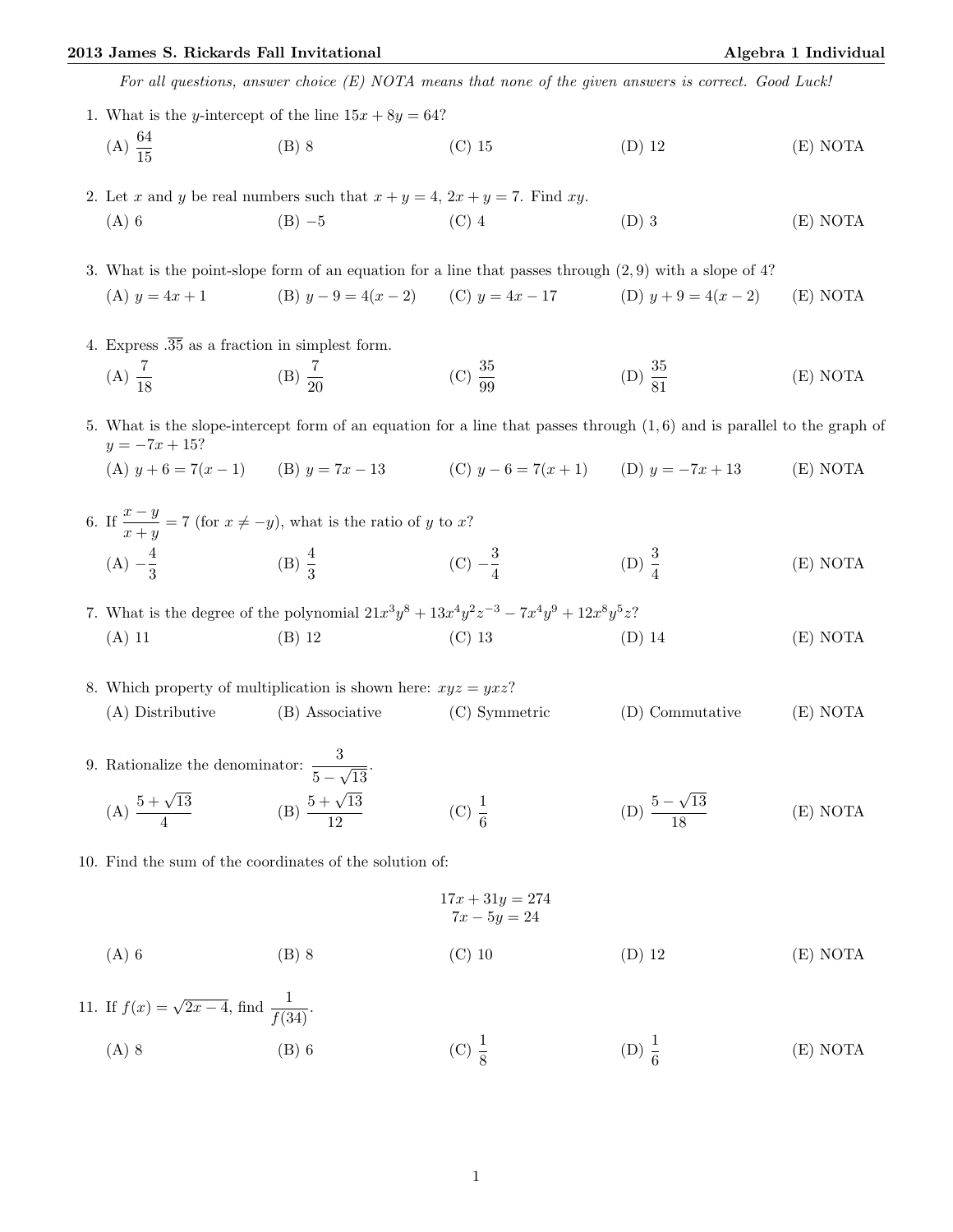## 2013 James S. Rickards Fall Invitational Algebra 1 Individual Algebra 1 Individual

- 12. There are 200 students in the Rickards sports club. 64 students play soccer, 44 students play tennis, and 54 students play basketball. 18 students play soccer and tennis, 22 kids play soccer and basketball, and 14 students play tennis and basketball, and 6 students play soccer, tennis, and basketball. How many students are in the Rickards sports club, but do not play any of the mentioned sports?
	- (A) 114 (B) 38 (C) 162 (D) 86 (E) NOTA
- 13. Find the sum of the x-intercepts and the y-intercept of  $y = 4x^2 + 6x 18$ .
	- (A)  $\frac{5}{2}$  $(B) -\frac{27}{8}$  $\frac{27}{2}$  (C)  $-\frac{39}{2}$  $rac{39}{2}$  (D)  $-\frac{45}{2}$ 2 (E) NOTA
- 14. Rachel can row upstream at 2 mph and downstream at 8 mph. She started rowing upstream until she got tired and then she rowed downstream back to her original starting point. How many miles did Rachel row if the entire trip took 2 hours?
	- (A) 1.6 (B) 3.2 (C) 6.4 (D) 12.8 (E) NOTA

15. Bessie is going grocery shopping. He needs to buy oranges and watermelons. 3 oranges and 2 watermelons will cost Bessie \$6.90. 9 oranges and 4 watermelons will cost Bessie \$17.70. What is the cost, in dollars, of 7 oranges?

- (A) \$8.40 (B) \$9.80 (C) \$9.10 (D) \$7.70 (E) NOTA
- 16. In the morning Monica cooks 200 pancakes at a rate of 15 pancakes per hour. In the evening, Monica cooks 200 pancakes at a rate of 30 pancakes per hour. In pancakes per hour, what was Monica's average rate of cooking for the day?
	- (A) 22.5 (B) 25 (C) 20 (D) 28 (E) NOTA

17. If  $|8 + 7x| > 4$ , what is the set of all x values that satisfy the equation?

 $(A)$   $\left(-\infty, -\frac{4}{5}\right)$ 7  $\bigcup$  ∪ $\left[\frac{12}{7}\right]$  $\left[\frac{12}{7}, \infty\right]$  (B)  $\left[-\frac{12}{7}\right]$  $\frac{12}{7}, -\frac{4}{7}$ 7  $\begin{bmatrix} \cdot & \cdot & \cdot \\ \cdot & \cdot & \cdot \\ \cdot & \cdot & \cdot \end{bmatrix}$  $\left[\frac{4}{7},\infty\right]$  $(D)$   $\left[-\frac{12}{7}\right]$  $\frac{12}{7}, -\frac{4}{7}$ 7 1 (E) NOTA

18. Ross is trying to find the  $73^{rd}$  term in the following arithmetic sequence: 1, 6, 11, 16... What will the  $73^{rd}$  term be? (A) 356 (B) 361 (C) 366 (D) 371 (E) NOTA

- 19. In how many distinct ways can the letters in the word "PHEOBE" be rearranged? (A) 720 (B) 540 (C) 360 (D) 180 (E) NOTA
- 20. If a and b are integers such that  $(a + b)$ √  $\sqrt{2}$ )<sup>2</sup> = 17 + 12 $\sqrt{2}$ , what is the value of  $|a + b|$ ? (A) 7 (B) 5 (C) 6 (D) −5 (E) NOTA
- 21. Walter has 100 liters of 100% acetic acid solution and 100 liters of 10% acetic acid solution. If Walter wants to make 50 liters of 25% acetic acid solution, using only 100% acetic acid solution and 10% acetic acid solution, how many liters of 100% acetic acid solution should he use in his mixture?
	- (A) 5 (B)  $\frac{19}{3}$ (C)  $\frac{25}{3}$ (D)  $\frac{91}{20}$ (E) NOTA
- 22. Ted and Robin are building a desk together. It takes Ted 13 hours to build the desk alone and it takes Robin 7 hours to build it alone. How long will it take for Ted and Robin to build the desk together, in hours?
	- $(A) \frac{20}{91}$ (B)  $\frac{9}{20}$ (C)  $\frac{20}{9}$ (D)  $\frac{91}{20}$ (E) NOTA